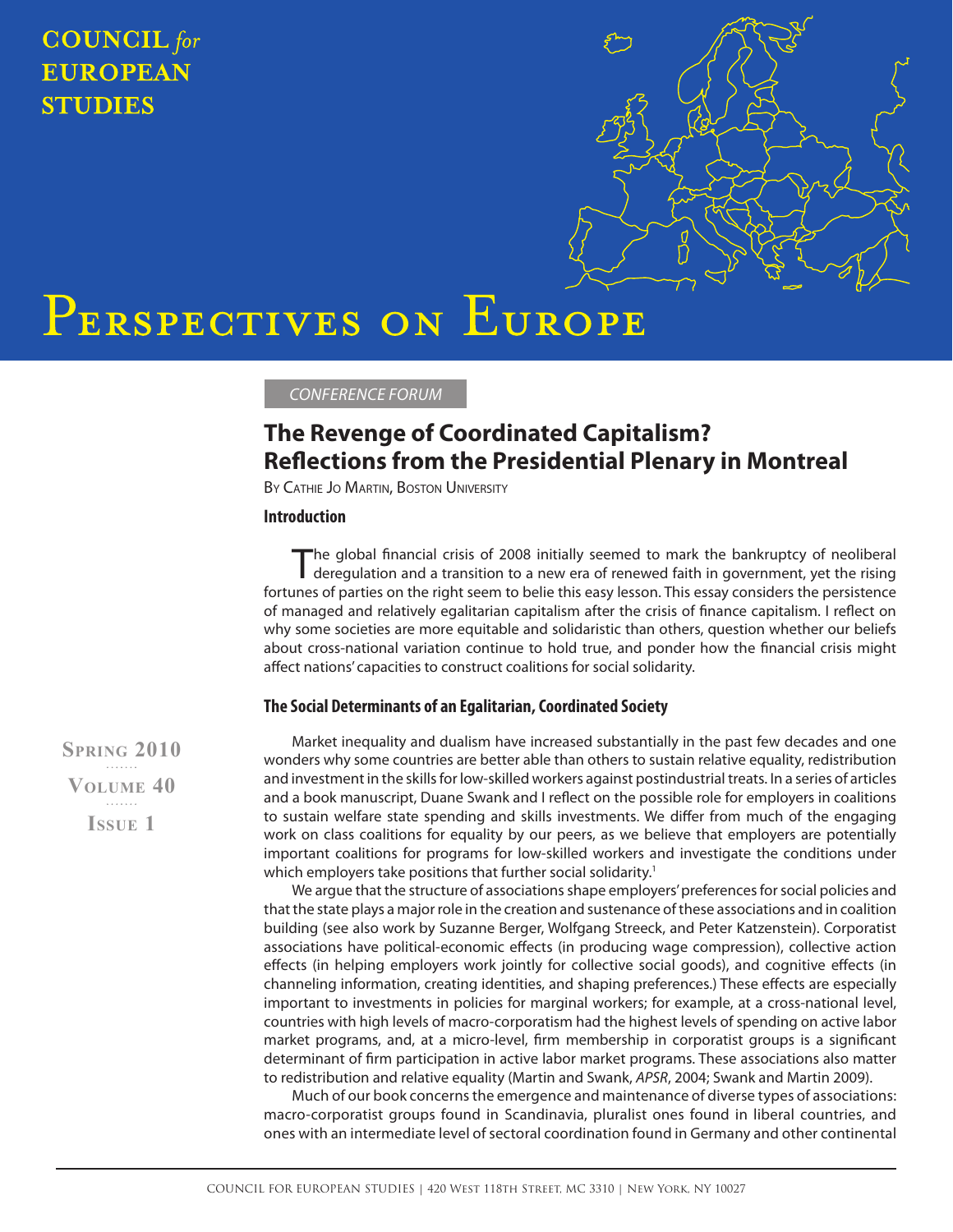countries. At the dawn of the 20th century, employers' peak associations were created to further industrialization and to control worker activism and rising democratization. Party leaders and bureaucrats, in fact, organized these peak employers' associations to serve their own policy and electoral agendas and to fight politicians representing agricultural interests. Consequently, the rules of political competition and structures of the state mattered greatly to the ultimate form of the groups. In countries with centralized, multiparty systems (as opposed to two-party systems), business-oriented politicians faced potential coalitions of farmers and workers and had incentives to cultivate the organization of their business allies to bolster electoral support against these political competitors. Because these politicians on the right viewed success in parliamentary channels as unlikely, they sought to delegate policy-making authority to peak organizations of employers and labor, thinking that business had a better chance of retaining control when negotiating with workers than when fighting legislative battles against workers and farmers. Thus, corporatism was born, somewhat paradoxically, out of a desire

to evade democratic controls, but the countries that were most successful in this evasion ended up becoming the most egalitarian by the end of the 20th century (Martin and Swank, APSR, 2008).

In the past quarter-century, deindustrialization pressured the coordinating capacities of business and labor throughout the world. Yet convergence failed to occur, as some countries have been better able than others to resist neoliberal attacks on the welfare state and deregulation. Somewhat surprisingly, those countries with the highest level of coordination – where one might most expect the greatest departure from the

old arrangements – have had the most success in sustaining social pacts among business, labor and the state. We suggest that the same features of government that shaped the emergence of corporatist systems – party system features and the centralization of government – have sustained high levels of coordination and attention to the skills needs of even marginal workers against challenges posed by deindustrialization. In part, this is because political leaders in these multi-party coalition governments still need their private-sector constituency groups to bolster their party's political power against other political parties.

Proportional representation and centralization have also been associated with the growth of the public sector, and countries with large public sectors have greater incentive to enhance the skills of low skilled workers, many of whom end up working within government. Faced with fiscal austerity, public bureaucrats turn to the social partners to help share in the pain of managing economic transition. The associations loathe losing their policymaking authority and tend to participate in these state campaigns to stay in charge. Thus a representative

of a Danish peak association told me that "business and labor are like Siamese twins" in seeking to preserve their jurisdictional authority against the state.

#### **The New Logic of Post-Finance Capitalism**

The essential question is whether this logic will hold in the wake of the financial crisis. Coordination sustained social solidarity (and certain features of government shored up coordination) during the recent period of globalization and deindustrialization, but what happens when the neoliberal attacks end and when the end of these attacks is accompanied by de-globalization and the collapse of major service sectors (in particular finance and retail)? Will the havens of security gain the upper hand, or will the coordinating capacities of egalitarian countries be scaled back? Will the financial crisis threaten our expectations about the impact of coordination on public policy and will it have implications for social science theory?

First, the financial crisis seems to have had an impact on conceptions of appropriate coordination, regulation and big

> government. Many celebrated the death knoll to deregulation and neoliberalism in the wake of the downturn, and this might ease states' capacity to embrace coordination and big government. Thus in the Warwick Commission, Len Seabrook, Mark Blythe and others observed a greater need for systemic regulation, because monitoring individual financial instruments was insufficient. The Obama victory gave a sense of excitement on the left that progressive ideas would gain salience in political circles. Newsweek – hardly a radical rag – declared that "Big Government Is Back – Big Time" (2/16/09). Yet, the ideological legacy of finance capitalism has been rather

mixed. Fred Block points out that recent trends in the US have been toward "reregulation" rather than "deregulation," because altering regulations allowed firms to renege on worker commitments and create new risky derivatives markets. Moreover, the public has short-term memory, while parties in charge at the crisis point – think New Labour – have lost their bearing.

Second, the financial crisis has had mixed economic implications for egalitarian capitalism and the fiscal slack that enables collective action toward shared social ends. On the one hand, there has been a huge rise in use of expansionary fiscal policies and government stimulus programs in wake of the crisis and a seeming break with the monetarist policies of Thatcher and Reagan. In a moment reminiscent of Nixon's famous declaration "We are all Keynesians now," Sarkozy remarked, "Am I a socialist? Perhaps."

Yet, deregulation was not the only legacy of finance capitalism. Despite lip service to supply-side economics, economic growth in the past decades has been stimulated by consumer-debtdriven demand. If failure is blamed on debt-driven consumption rather than on deregulation, the resurgence of big government is in trouble. As Johannes Lindvall points out, there has been

**Will the financial crisis threaten our expectations about the impact of coordination on public policy, and will it have implications for social science theory?**